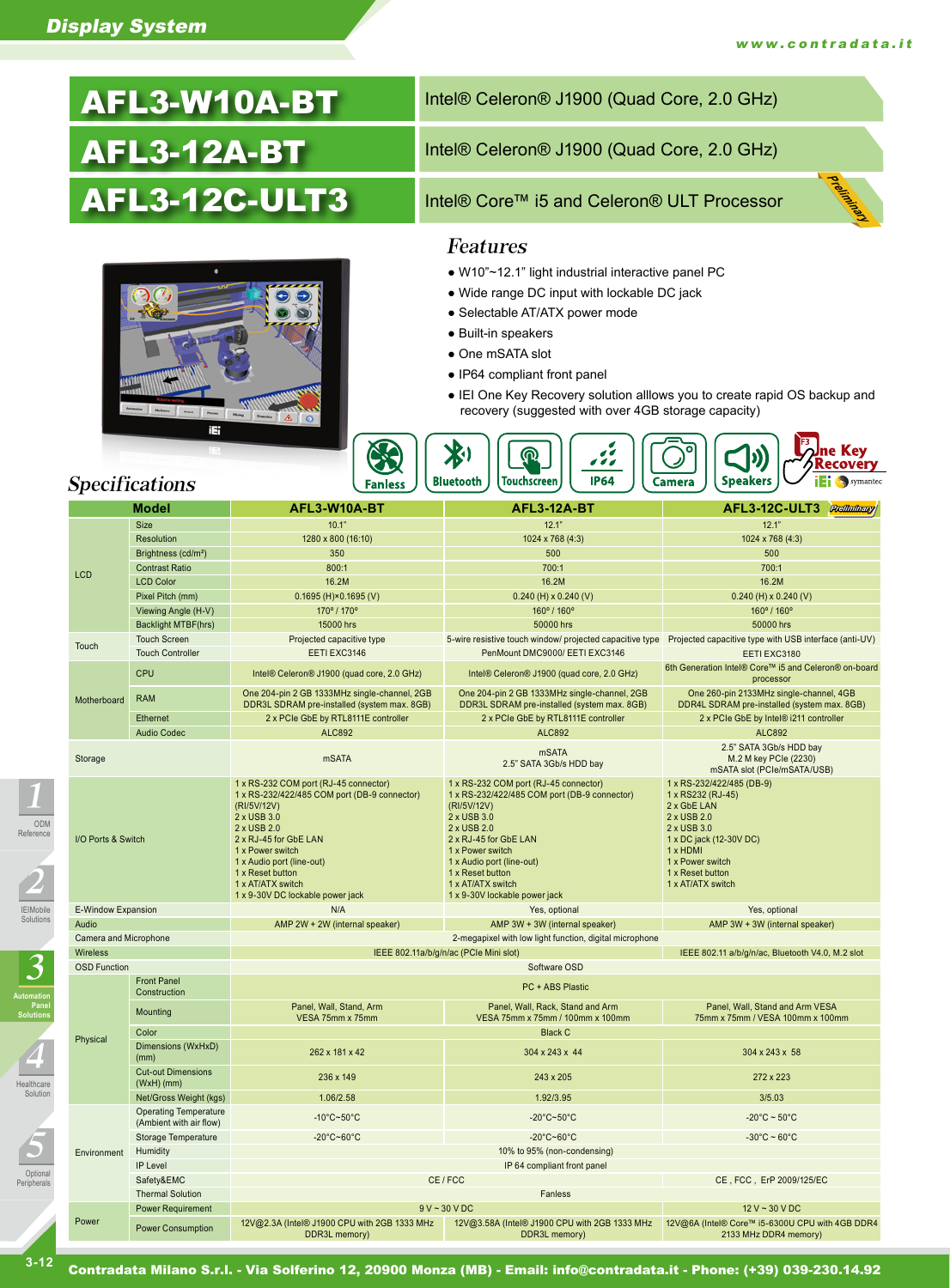### Ordering Information

| Part No.                   | <b>Description</b>                                                                                                                                                                                                                        |
|----------------------------|-------------------------------------------------------------------------------------------------------------------------------------------------------------------------------------------------------------------------------------------|
| AFL3-W10A-BT-J1/PC/2G-R10  | 10.1" 350cd/m <sup>2</sup> 1280 x 800 fanless panel PC with Intel® Celeron® J1900 quad core 2 GHz, 802.11a/b/q/n/ac, projected capacitive touch screen, 2GB<br>DDR3L RAM, 2-megapixel camera, microphone, R10                             |
| AFL3-12A-BT-J1/PC/2G-R12   | 12.1" 500 cd/m <sup>2</sup> XGA fanless panel PC with Intel® Celeron® J1900 quad core 2 GHz, 802.11a/b/q/n/ac, projected capacitive touch screen, 2GB DDR3L<br>RAM, 2-megapixel camera, microphone, R12                                   |
| AFL3-12A-BT-J1/R/2G-R12    | 12.1" 500 cd/m <sup>2</sup> XGA fanless panel PC with Intel® Celeron® J1900 quad core 2 GHz, 802.11a/b/q/n/ac, resistive touch screen, 2GB DDR3L RAM,<br>2-megapixel camera, microphone, R12                                              |
| AFL3-12C-ULT3-C/PC/4G-R10  | 12.1" 500cd/m <sup>2</sup> 1024 x 768 panel PC with 6th generation 14nm Intel® mobile Celeron® 3855U (15W) on-board processor (ULT), one 4GB DDR4 RAM,<br>802.11a/b/g/n/ac Wi-Fi module, PCAP touch, 2-megapixel camera, microphone, R10  |
| AFL3-12C-ULT3-i5/PC/4G-R10 | 12.1" 500 cd/m <sup>2</sup> 1024 x 768 panel PC with 6th generation 14nm Intel® mobile Core™ i5-6300U (15W) on-board processor (ULT), one 4GB DDR4 RAM,<br>802.11a/b/g/n/ac Wi-Fi module, PCAP touch, 2-megapixel camera, microphone, R10 |



### **Options**

| AFL3-W10A-BT<br><b>Item</b>                                          |                                            | <b>AFL3-12A-BT</b>                                                                            | <b>AFL3-12C-ULT3</b>                                                                              |  |  |
|----------------------------------------------------------------------|--------------------------------------------|-----------------------------------------------------------------------------------------------|---------------------------------------------------------------------------------------------------|--|--|
| Panel Mounting Kit                                                   | AFL3PK-08A-R10                             |                                                                                               |                                                                                                   |  |  |
| <b>Wall Mounting Kit</b>                                             | AFLWK-12                                   | AFLWK-19B                                                                                     | AFLWK-19B                                                                                         |  |  |
| <b>Rack Mounting Kit</b>                                             | AFL3RK-W10A-R10                            | AFL3RK-12A-R10                                                                                | AFL3RK-12A-R10                                                                                    |  |  |
| Arm                                                                  | ARM-11-RS/ARM-31-RS                        |                                                                                               |                                                                                                   |  |  |
| Stand                                                                | STAND-C12-R10                              | STAND-A12-RS/STAND-C12-R10/<br>STAND-100-RS                                                   | STAND-A12-RS/STAND-C12-R10/<br>STAND-100-RS                                                       |  |  |
| V-Stand<br>VSTAND-A10-R11                                            |                                            | VSTAND-A12-R11                                                                                | VSTAND-A12-R11                                                                                    |  |  |
| Magnetic Card Reader                                                 | AFL3P-W10MSR-U-R10                         |                                                                                               |                                                                                                   |  |  |
| Barcode Scanner                                                      |                                            | AFL3-2D-R11                                                                                   |                                                                                                   |  |  |
| <b>RFID Reader</b><br>** (13.56 MHz Mifare Type)<br>for ATO assembly | AFL3-MF-RFID-KIT02-R10                     | AFL3-MF-RFID-KIT02-R10**                                                                      | AFL3-MF-RFID-KIT02-R10                                                                            |  |  |
| *OS: Win 7 Embedded (64-bit)                                         | AFL3-W07A-BT-WES7P64-R11* (for PCAP touch) | AFL3-W07A-BT-WES7P64-R11* (for PCAP touch)<br>AFL3-W07A-BT-WES7E64-R11* (for Resistive touch) | AFL3-W12C-ULT3-WES7P64-R10* (for PCAP touch)<br>AFL3-W12C-ULT3-WES7E64-R10* (for Resistive touch) |  |  |
| *OS: Win 10 IOT Enterprise                                           | AFL3-W07A-BT-W10E64-R10                    | AFL3-W12C-ULT3-W10E64-R10                                                                     |                                                                                                   |  |  |

\*\*RFID is supported from AFL3-xxA-BT R11 version

\*OS image with CD-ROM without storage



E-Window (for ATO assembly)

## Healthcare Solution 4

IEIMobile Solutions

3

**Automation Panel Solutions**

2

ODM Reference

1



**E-Window (for ATO assembly)**

| Part No.                                                                                                                                       | <b>Description</b>                                                                                                                 | <b>Supported Model</b>                                                             |  |
|------------------------------------------------------------------------------------------------------------------------------------------------|------------------------------------------------------------------------------------------------------------------------------------|------------------------------------------------------------------------------------|--|
| E-MPCIE-LAN-R10                                                                                                                                | PCIe Mini card supports 1-port GbE with Realtek RTL8111E controller, with PMS 194C I/O bracket and 250mm cable,<br>R <sub>10</sub> | AFL3-12A-BT-J1/PC/2G-R12                                                           |  |
| E-MPCIE-DLAN-R10                                                                                                                               | PCIe Mini card supports 2-port GbE with Intel I211 controller, with PMS 194C I/O bracket and 250mm cable, R10                      | AFL3-12A-BT-J1/R/2G-R12<br>AFL3-12C-ULT3-C/PC/4G-R10<br>AFL3-12C-ULT3-i5/PC/4G-R10 |  |
| PCIe Mini card supports 3G WWAN, with PMS 130C I/O bracket, 300mm RF antenna cable and GSM antenna cable,<br>E-MPCIE-3G-R10<br>R <sub>10</sub> |                                                                                                                                    |                                                                                    |  |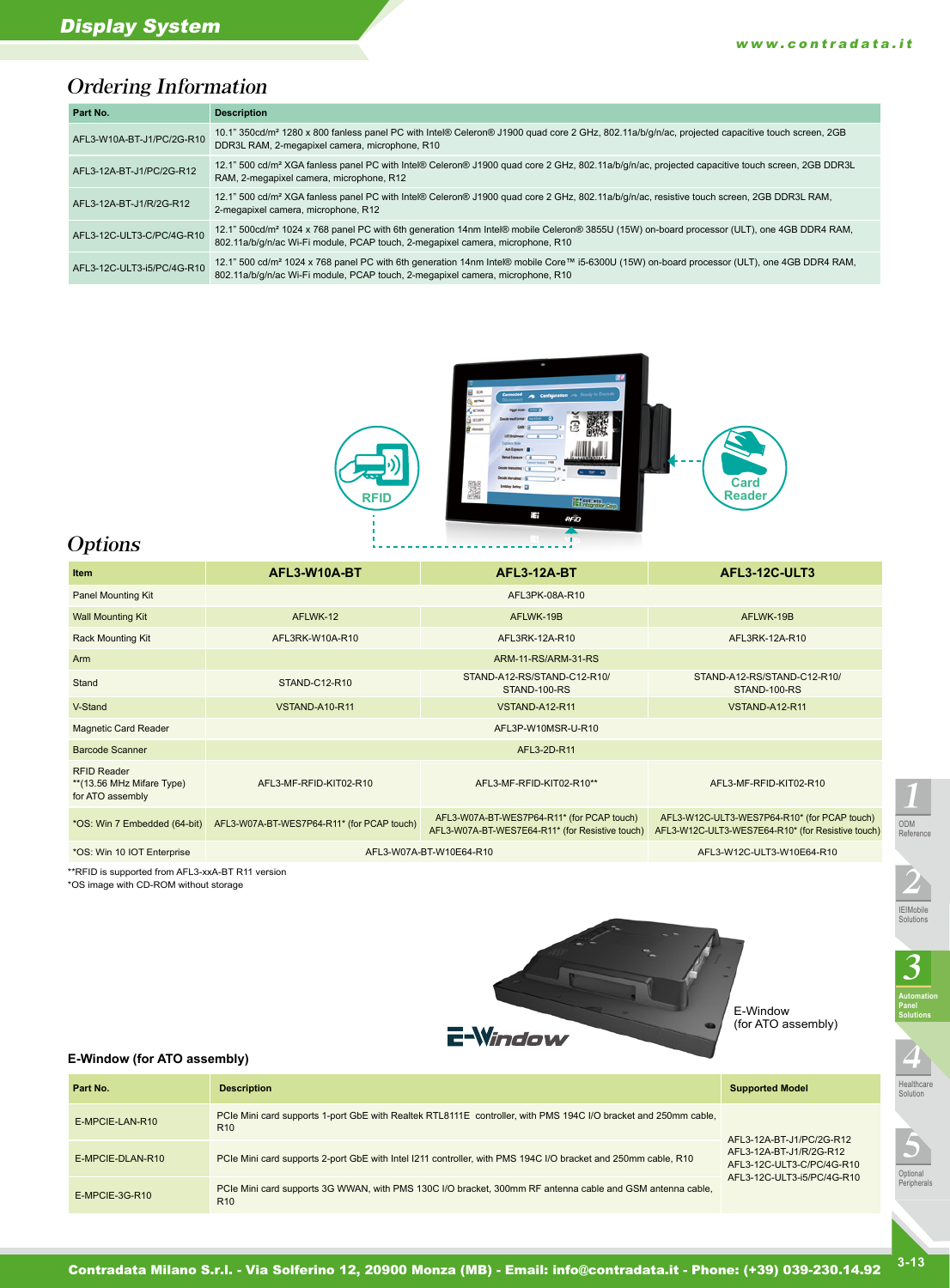#### Packing List

| <b>Item</b>                              | Part No.                                                                | $Q'$ ty        | <b>Description</b>                                                    |
|------------------------------------------|-------------------------------------------------------------------------|----------------|-----------------------------------------------------------------------|
| One Key Recovery DVD                     | 7B000-001083-RS                                                         | $\overline{1}$ |                                                                       |
| Round head machine screw                 | 44003-020041-RS (12A-BT)                                                | 2              | M <sub>2</sub> *4 round head machine screw                            |
| Pan head machine screw                   | 44403-040061-RS                                                         | $\overline{4}$ | M4*6 pan head machine screw                                           |
| Fix holder                               | 46003-009500-RS                                                         | $\overline{2}$ |                                                                       |
| Power cord                               | 32702-000200-100-RS                                                     | $\overline{1}$ |                                                                       |
| Power adapter                            | 63040-010036-121-RS (AFL3-W10A-BT)<br>63040-010060-120-RS (AFL3-12A-BT) |                | 36W; Vin: 90V~264V AC; Vout: 12VDC 60W; Vin: 90V~264V AC; Vout: 12VDC |
| Driver CD                                |                                                                         | $\overline{1}$ |                                                                       |
| RJ-45 to DB-9 COM port transfer<br>cable | 32005-000200-200-RS                                                     | $\overline{1}$ | 300mm, 26AWG,<br>(A) D-SUB 9 male, (B) RJ-45                          |
| Touch pen                                | 43125-0002C0-00-RS                                                      | $\mathbf 1$    | Resistive touch screen only                                           |



Contradata Milano S.r.l. - Via Solferino 12, 20900 Monza (MB) - Email: info@contradata.it - Phone: (+39) 039-230.14.92